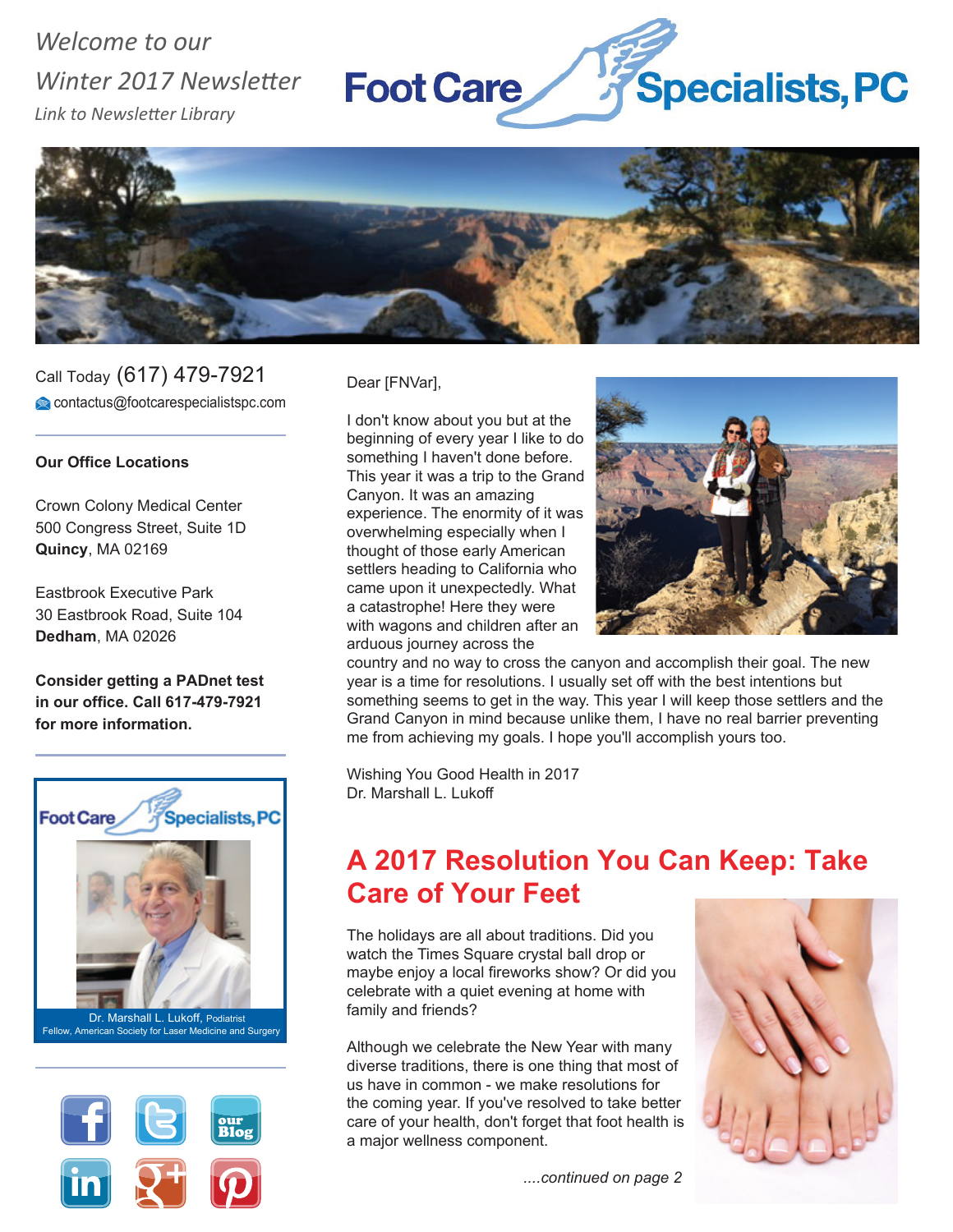#### **Make an Appointment Request**

online today or call us at **855-FIT-FEET and schedule your appointment today.**

## **History FootNote**

People make New Year's resolutions all over the world. The ancient Babylonians first made resolutions 4,000 years ago, promising to pay their debts and return any borrowed items!

## **Celebrity Foot Focus**

Point guard George Hill of the Utah Jazz was recently sidelined for at least one game due to a sprained big toe.

## **Joke of the month**



Q: How do Eskimos make their beds? A: With sheets of ice and blankets of snow.

### **Trivia**

*January has 31 days. How many other months also have 31 days?*

- A. Five
- B. Six
- C. Seven
- D. Eight

#### **Answer: C**

# *....continued from page 1* **A 2017 Resolution You....**

Resolve to take good care of your feet in 2017 with these simple steps:

- Protect your feet with comfortable, sturdy shoes, boots and sandals. Save your flip-flops for poolside and the beach. Don't forget to apply sunscreen to your feet too.
- Clean your feet every day with soapy water and dry thoroughly, especially between the toes.
- Soothe after washing by applying a rich foot lotion or cream but not between the toes. Moisturize toenails with cuticle cream or petroleum jelly.
- Invest in your feet with new, well made shoes with plenty of support. Shop later in the day when feet are largest and measure both feet each time. Give your toes plenty of wiggle room.
- Trim toenails straight across to prevent ingrown toenails don't round at the edges.
- Check your feet every day, especially if you have diabetes. Look for foot fungus or any type of damage like cracked skin, abrasions or puncture wounds that are not healing.
- Stretch your feet and ankles along with the rest of your body to keep them flexible and help prevent injury.
- Put your feet up often during the day to help your circulation and take pressure off muscles and tendons.

For patients with diabetes, please add one more resolution. Come in to our office regularly - at least once a year - for a thorough checkup. It's important to check for neuropathy by testing for loss of sensation. We'll also assess your overall foot health and inspect your feet closely for any sign of injury. Left untreated, any foot damage can lead to serious problems in those with diabetes.

We wish all our patients and their families a very Happy and Healthy New Year!

# **All About Toes**

Our toes are engineering marvels of bone, tendons and muscles and they really take a beating! They are constantly exposed to injury with walking, running or just moving around. And the pressures inside our shoes can



cramp the toes and lead to stress-related problems.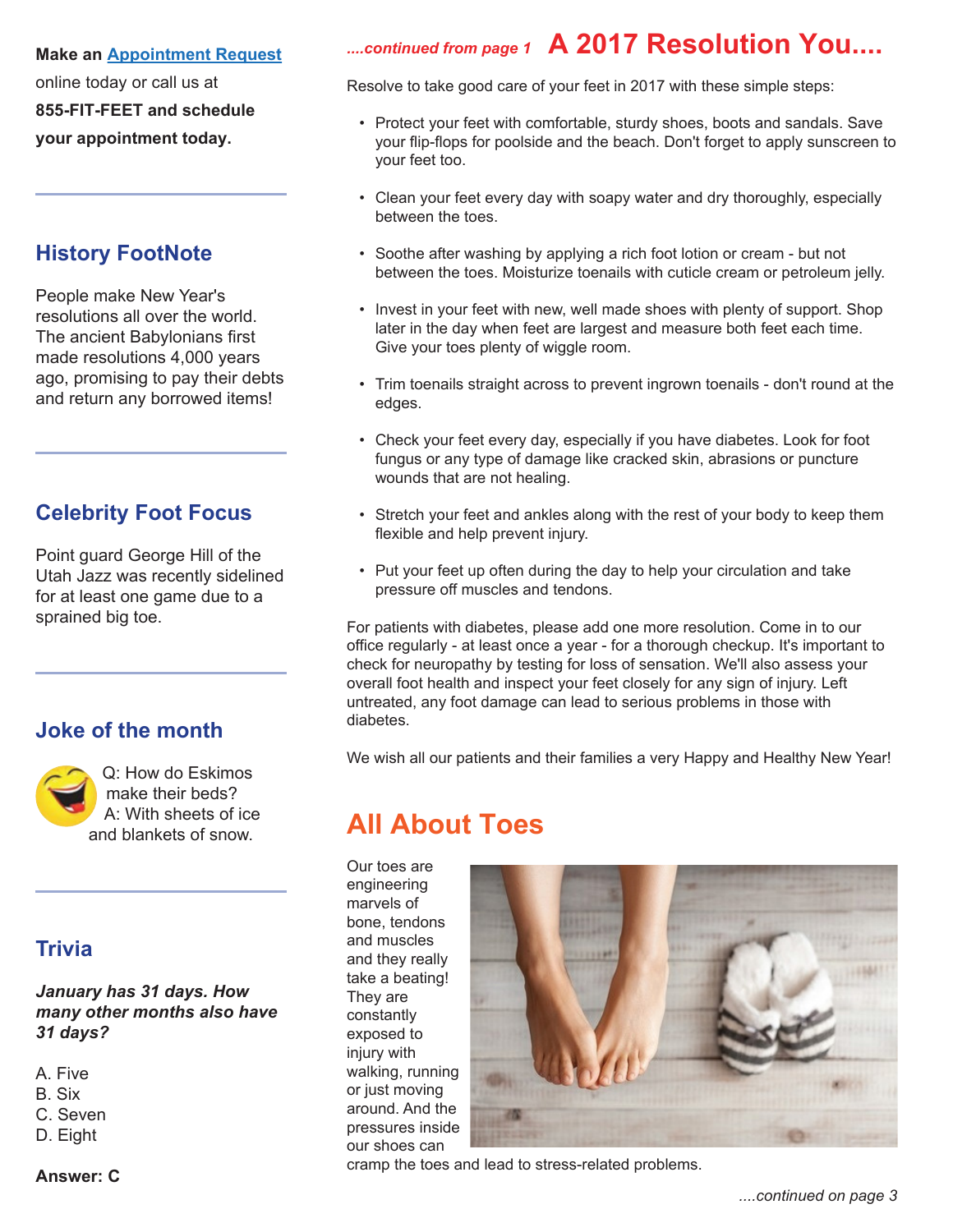





## *....continued from page 2* **All About Toes**

If you have toe discomfort, there are many different causes that we will look for. First we'll ask you what type of pain you have - is it a burning feeling or numbness? Sharp or dull? Does it get worse when you're walking or standing?

Here are a few common causes of toe pain:

- Ingrown toenails where the nail cuts into the adjacent skin and often becomes infected.
- Bunions can form when the big toe is pushed up against the others. Bunions can be hereditary or can result from wearing tight, narrow shoes.
- Corns and calluses develop from excess friction and pressure on the skin.
- Arthritis, whether caused by wear and tear or rheumatoid arthritis, causes tenderness, stiffness and difficulty walking. Gout, a painful buildup of uric acid crystals in the joints, is a form of arthritis.
- Hammertoes and claw toes are abnormal bends in the toe joints caused by muscle imbalance. Poorly fitting shoes is often the cause for these painful deformities.
- Morton's neuroma is a nerve problem that causes pain between the toes caused by trauma or excessive pressure from tight shoes.
- Capsulitis causes pain and swelling in the toes or ball of the foot caused by inflammation of the ligaments.

Please come see us if you have persistent toe pain as these conditions will not go away by themselves.

## **Word Search**